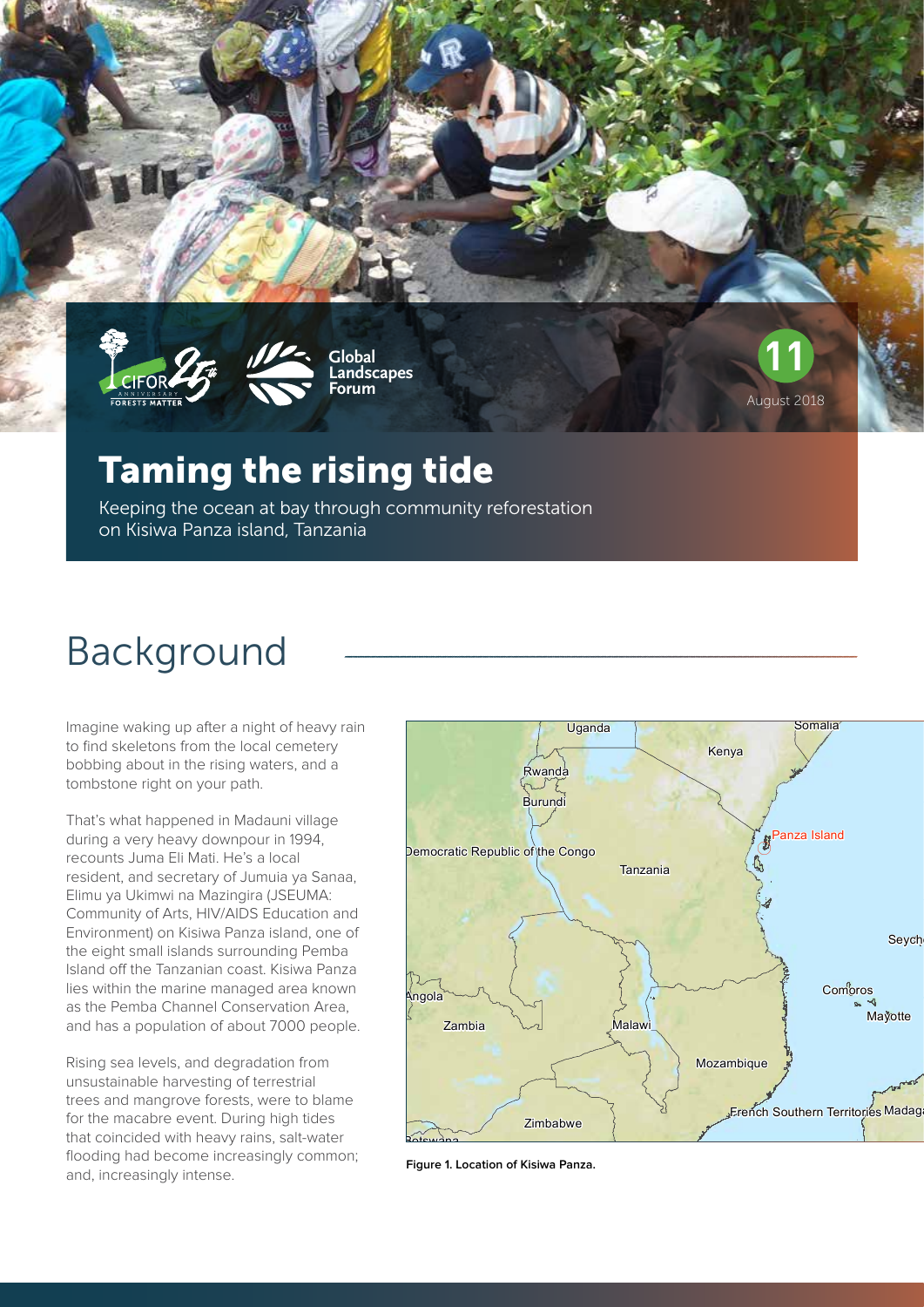While the dislodgment of skeletons and tombstones was disturbing to say the least, perhaps more concerning still were the effects of the floods on the community's food security and social amenities. Rice, cassava, banana and sweet potato are cultivated intensively in the area, and salt intrusion affected most of the arable land. Social service facilities and infrastructure such as schools and bridges were not spared either.

The whole process has been very participatory. And this is something we are extremely proud of: that the community can now identify its own problems, and figure out how to solve them, too."  $\frac{\delta}{\delta}$ 

### – Juma Ali Mati

Secretary of the Community of Arts, HIV/AIDS Education and Environment organization of Kisiwa Panza Island, Tanzania

## Taking action

Mati describes how community members were motivated to take action to improve their livelihoods and living conditions, and to save the island from being flooded by seawater. So in 2007, they approached the Tanzanian government, and gained support to address these issues. "The whole process has been very participatory," says Mati. "And this is something we are extremely proud of: that the community can now identify its own problems, and figure out how to solve them, too," he says.

On Kisiwa Panza, JSEUMA leads an umbrella network, Mtandao wa Mwambao wa Kisiwa Panza (the Kisiwa Panza Coastal Network) which brings together various groups that are concerned with issues such as savings and credit, health, tree planting and so on, and has about 2000 members in total. For the reforestation project, these members were initially placed into groups of 40 members each, but personality issues and differences ensured the groups did very little, says Mati. Then, JSEUMA asked members to decide who they wanted to work with and join the group they felt comfortable in. Eventually, 50 groups were formed.

The community mapped out the areas to be reforested, and each group was assigned an area in which to plant trees and ensure that they survived. In any given week, at least four groups would be planting trees, says Mati: it took slightly over a month to reforest 200 hectares. Mangoves were planted on areas bordering the sea; on dryland, the groups planted mikungu (Terminalia spp.), mivinje (Casuarina spp.) and mitondoo (Canophila spp.)

These trees have helped stabilize and restore the areas most affected by flooding, including the cemetery. Support from the Least Developed Countries Fund also enabled construction of two walls measuring 50 metres long, in the areas most affected by rising waters, Kitungandegeni and Maduwini. Madauni lies between these areas.

Farmers have been encouraged to practice agroforestry on their farmland, so that when they need timber and firewood they can harvest these trees instead of those in the common areas that are being reforested. "We have also stressed to the community that even when they plant trees on their own land, this tree cover serves the wider community and they should therefore not cut the trees indiscriminately," says Mati.

Community members are also encouraged to use energy-saving cooking stoves, and build houses with concrete blocks instead of wooden poles, to reduce pressure on wood resources. Further, a patrolling unit works to ensure that people don't harvest timber illegally in the reforesting areas, particularly within the mangroves.



**Photo 1. Women members of JSEUMA sort mangrove propagules of Avicennia marina for nursery planting.**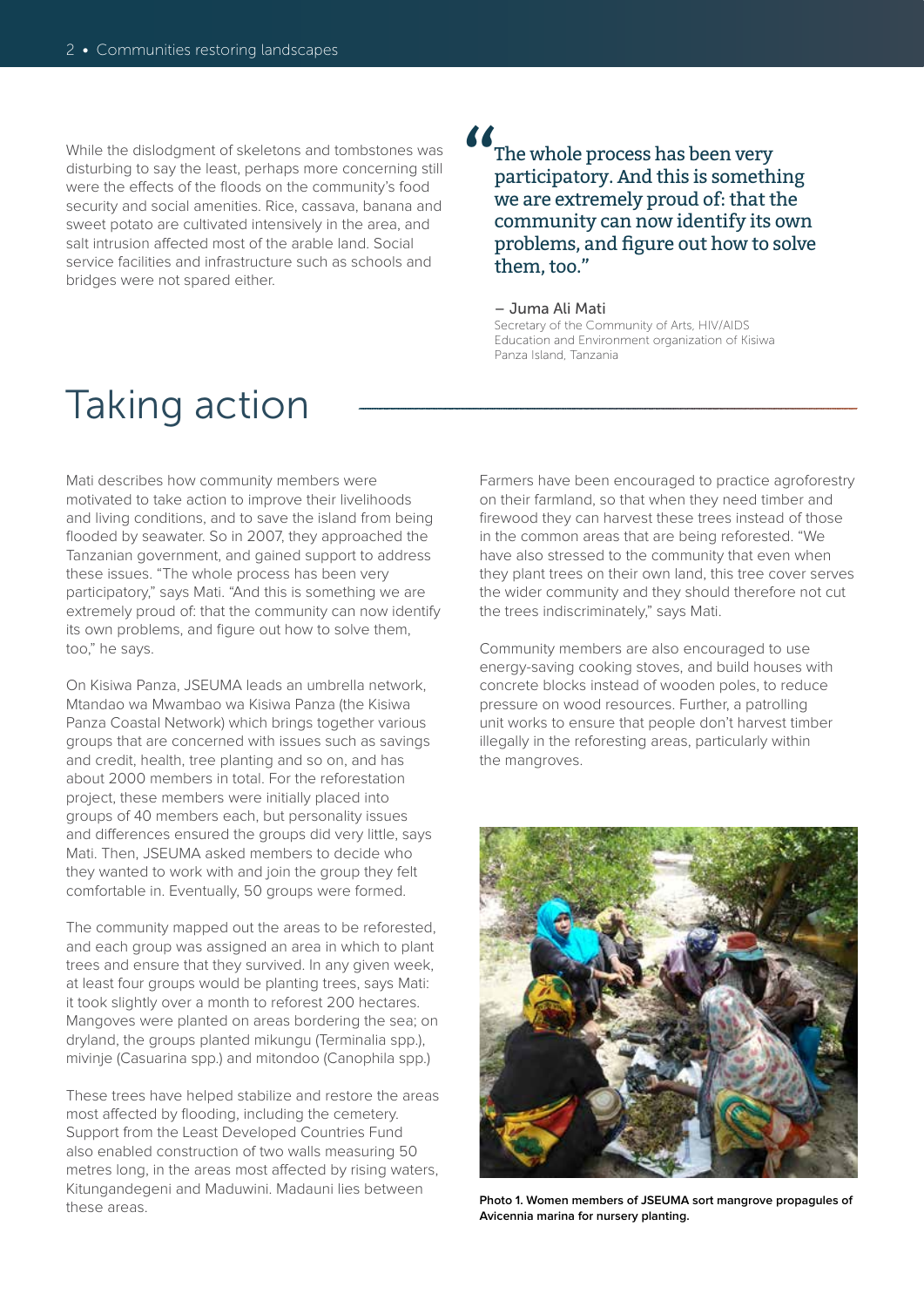## Perspectives on success

According to Mati, the most important benefits of the project have been "taming the rising seawaters" so that farmers can successfully grow food crops again, and reforesting land that was gradually turning into desert. To date, around 50 farmers have returned to their farms in Kitungandegeni and Maduwini, which they had abandoned due to salinization. As a result of the restored arable land, household nutrition and incomes have increased significantly across the whole area.

Biodiversity is also recovering, says Mati. Birds that had abandoned the area have made a comeback. Crabs had also vanished, but have now returned to breed in the reestablished mangrove forests. These forests have also proven an ideal site for hanging beehives, and a beekeeping industry is thriving in the community.

Support from funding partners (including the Marine and Coastal Environmental Management Project, Care International, Fauna & Flora International, The Foundation for Civil Society and the Mwambao Coastal Community Network, among others) has been significant in the groups' success so far. However, Mati emphasizes that the community's own motivation and mobilisation is particularly central to the benefits they are now enjoying. "There is a lot of goodwill and support," he says: for example, "school children are so motivated by the 'new' landscape that they are also planting trees on their own initiative!"

## Challenges

Mati says it's difficult to procure sufficient seedlings of the types of trees (mikungu, mivinje and mitondoo) that community members want to grow. "We need support to access more seedlings, so we can take full advantage of the community and schools' interest in planting the trees," he says. Community members also need to build skills on how to document their activities, as many of these could be replicated in other areas if the information were more readily available.

It can also be challenging to educate and engage the wider community in environmental issues. In the past, says Mr Mati, attendance at community meetings was very poor. So JSEUMA turned to the arts – poetry, recitals, drama, songs, and rap – to communicate with the wider community on conservation and health issues. "Whenever we present these shows, attendance is always very good," says Mati. "In this way, we have educated and made the community aware of the issues they face."



**Photo 2. JSEUMA mangrove rehabilitation site on the east coast of Kisiwa Panza.**